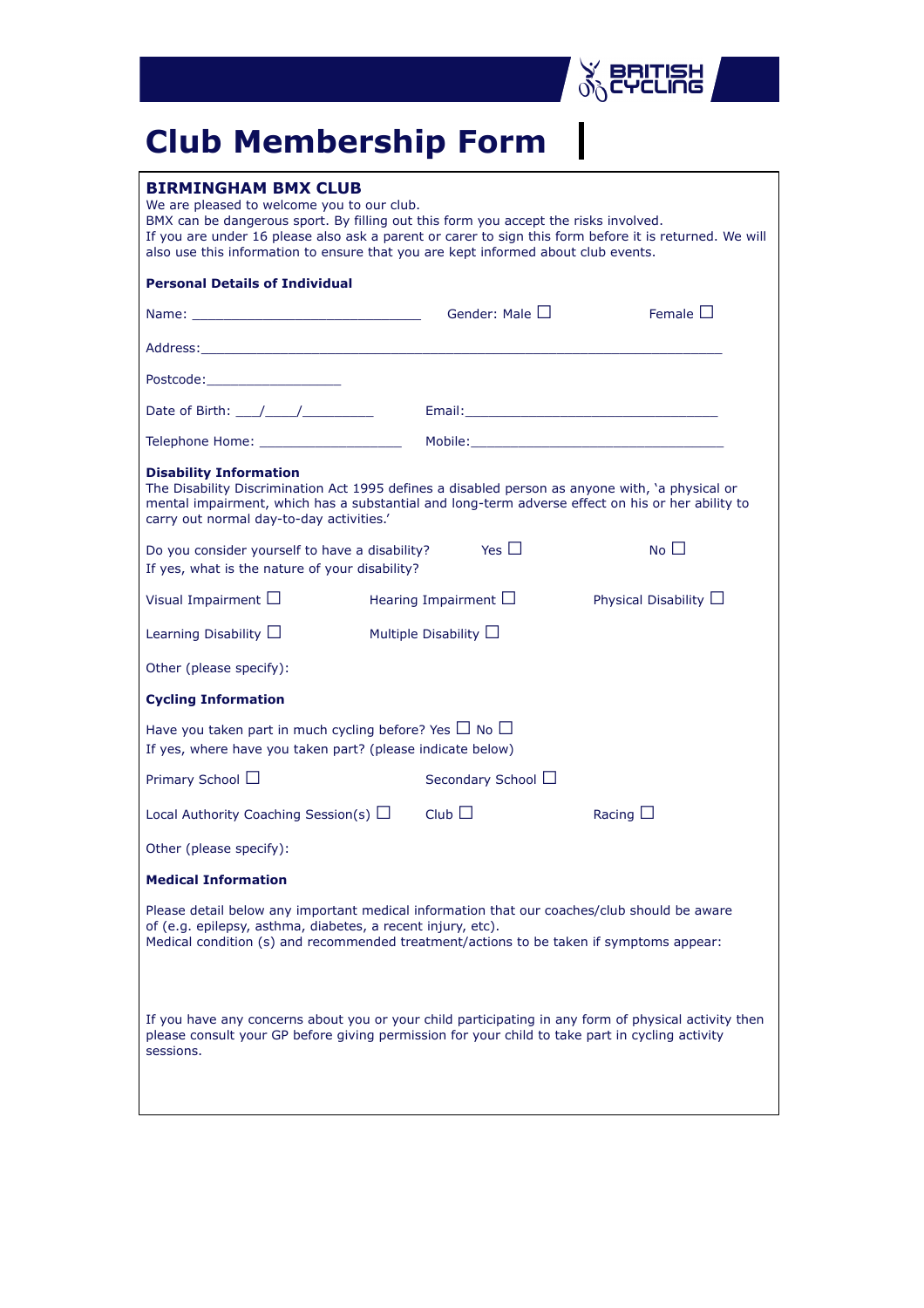| RITISH<br>CLING                                                                                                                                                                                                                                                                                                                                                                                                                                                                                                                                                                                                                                                                                                                                                                                                                                                                                                                                                                                                                                                                                                                                                                                                                                                                      |  |  |  |  |  |
|--------------------------------------------------------------------------------------------------------------------------------------------------------------------------------------------------------------------------------------------------------------------------------------------------------------------------------------------------------------------------------------------------------------------------------------------------------------------------------------------------------------------------------------------------------------------------------------------------------------------------------------------------------------------------------------------------------------------------------------------------------------------------------------------------------------------------------------------------------------------------------------------------------------------------------------------------------------------------------------------------------------------------------------------------------------------------------------------------------------------------------------------------------------------------------------------------------------------------------------------------------------------------------------|--|--|--|--|--|
| <b>Emergency Contact Details (to be completed by ALL RIDERS)</b><br>Please indicate below the person who should be contacted in case of an incident/accident                                                                                                                                                                                                                                                                                                                                                                                                                                                                                                                                                                                                                                                                                                                                                                                                                                                                                                                                                                                                                                                                                                                         |  |  |  |  |  |
|                                                                                                                                                                                                                                                                                                                                                                                                                                                                                                                                                                                                                                                                                                                                                                                                                                                                                                                                                                                                                                                                                                                                                                                                                                                                                      |  |  |  |  |  |
|                                                                                                                                                                                                                                                                                                                                                                                                                                                                                                                                                                                                                                                                                                                                                                                                                                                                                                                                                                                                                                                                                                                                                                                                                                                                                      |  |  |  |  |  |
| <b>Emergency Contact Numbers</b>                                                                                                                                                                                                                                                                                                                                                                                                                                                                                                                                                                                                                                                                                                                                                                                                                                                                                                                                                                                                                                                                                                                                                                                                                                                     |  |  |  |  |  |
| Mobile:<br>Home:                                                                                                                                                                                                                                                                                                                                                                                                                                                                                                                                                                                                                                                                                                                                                                                                                                                                                                                                                                                                                                                                                                                                                                                                                                                                     |  |  |  |  |  |
| <b>Parents Notes:</b><br>It is part of the British Cycling Code of Conduct to ensure that reasonable steps are<br>1.<br>taken to establish a safe environment where young people can enjoy developing their<br>cycling<br>skills.<br>2.<br>Young people are expected to remain in the session from beginning to end unless they<br>have to leave early. If the young person has to leave early or is being collected by<br>someone other than the parent/carer, the parent/carer must advise the coach of the<br>details of<br>the arrangement, including who will be collecting the rider.<br>It is the young person's responsibility to participate in cycling activities in a sporting<br>3.<br>manner.<br>Any young riders who persistently misbehave or put others in danger will be asked to<br>4.<br>leave the session.<br>5.<br>It is the parent's/carer's responsibility to ensure that their child's bike is in a safe<br>condition to ride.<br>A correctly fitting cycling helmet must be worn at all times during the cycling activity<br>6.<br>sessions.<br><b>Parental Consent</b><br>I, being the parent/carer of ________________ have read the information contained on<br>this form and hereby consent to him/her taking part in the cycling activity sessions and |  |  |  |  |  |
| understand and agree that he/she participates in cycling activity sessions entirely at his/her own<br>risk. I have considered the nature of such sessions and have discussed them with him/her. I am<br>satisfied that he/she is sufficiently responsible and competent to assume full and entire<br>responsibility for his/her own safety under the supervision of a British Cycling qualified coach /<br>trained track officials. I confirm that he/she does not have any disability or medical condition (not<br>disclosed overleaf) that could affect his/her ability to participate safely in cycling activity sessions.<br>By returning this completed form, I agree to the child named above taking part in the<br>٠<br>activities of the club<br>I understand that I will be kept informed of these activities - for example timing and<br>٠<br>transport details<br>I understand that in the event of any injury or illness all reasonable steps will be taken to<br>contact me, and to deal with that injury/illness appropriately                                                                                                                                                                                                                                         |  |  |  |  |  |
|                                                                                                                                                                                                                                                                                                                                                                                                                                                                                                                                                                                                                                                                                                                                                                                                                                                                                                                                                                                                                                                                                                                                                                                                                                                                                      |  |  |  |  |  |
|                                                                                                                                                                                                                                                                                                                                                                                                                                                                                                                                                                                                                                                                                                                                                                                                                                                                                                                                                                                                                                                                                                                                                                                                                                                                                      |  |  |  |  |  |
| Photograph permission: YES TO PHOTOS $\Box$<br><b>NO</b> TO PHOTOS $\Box$                                                                                                                                                                                                                                                                                                                                                                                                                                                                                                                                                                                                                                                                                                                                                                                                                                                                                                                                                                                                                                                                                                                                                                                                            |  |  |  |  |  |
| This gives the club member full permission for photos / videos to be taken at the club for the<br>purposes of technique analysis and Club promotion.                                                                                                                                                                                                                                                                                                                                                                                                                                                                                                                                                                                                                                                                                                                                                                                                                                                                                                                                                                                                                                                                                                                                 |  |  |  |  |  |
| <b>Adult participant signature:</b><br>I hereby agree with all track rules and regulations and enter the bmx track entirely at my own risk.<br>I acknowledge bmx is a dangerous sport and even with all the precautions in place accidents can<br>happen. I shall follow all rules as explained during my track induction.                                                                                                                                                                                                                                                                                                                                                                                                                                                                                                                                                                                                                                                                                                                                                                                                                                                                                                                                                           |  |  |  |  |  |
| Name __________________________________Sign ___________________________________Date __________________________                                                                                                                                                                                                                                                                                                                                                                                                                                                                                                                                                                                                                                                                                                                                                                                                                                                                                                                                                                                                                                                                                                                                                                       |  |  |  |  |  |
| Once completed please return this form to:<br>To the club on a club night or<br>birminghambmxclub@gmail.com                                                                                                                                                                                                                                                                                                                                                                                                                                                                                                                                                                                                                                                                                                                                                                                                                                                                                                                                                                                                                                                                                                                                                                          |  |  |  |  |  |

L